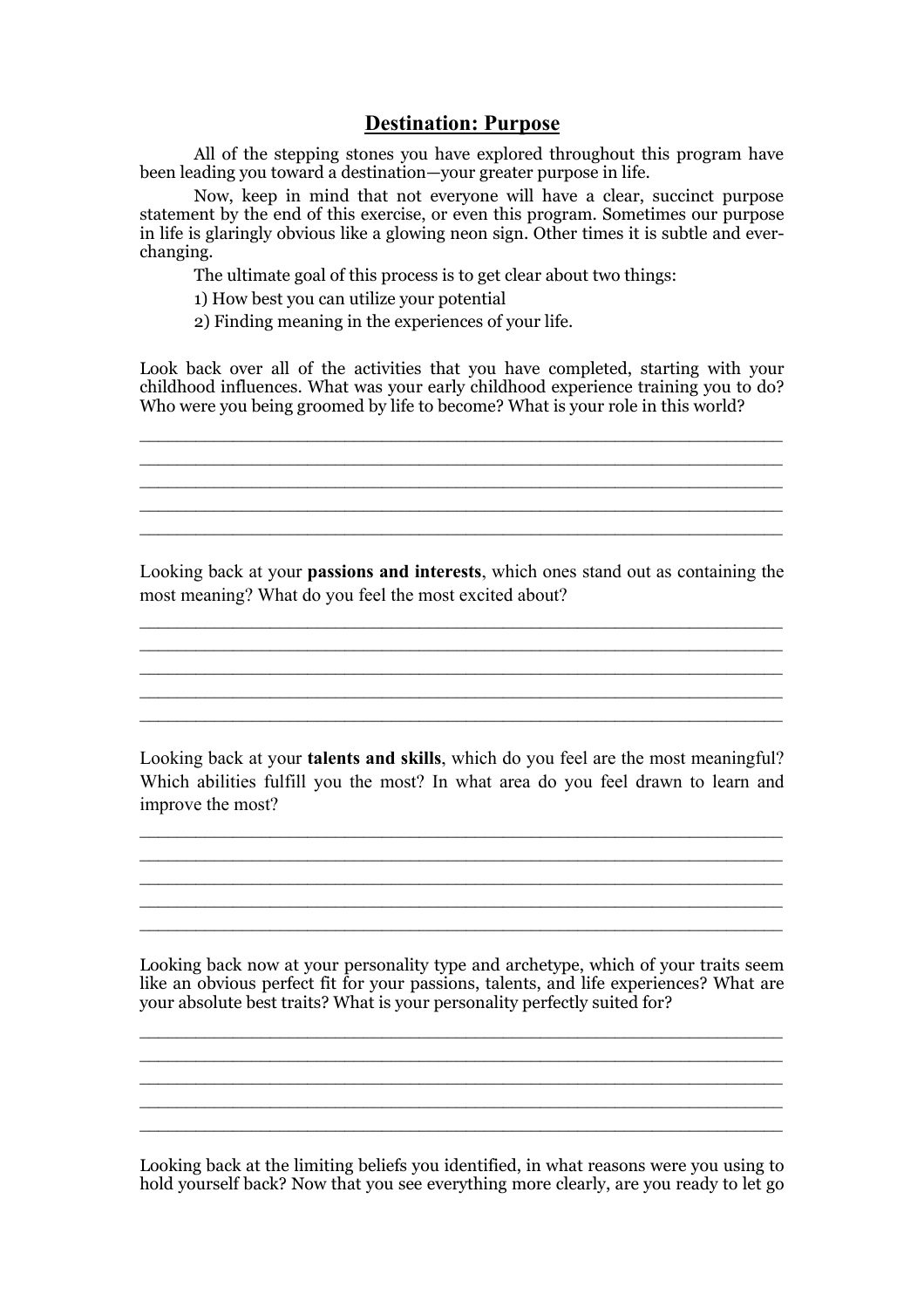of those limitations?

Then, when looking back at your life path and considering all of the other insights you've gained from your passions, talents, and personality, which life events feel the most connected to your potential?

Which life events or turning points were absolutely necessary for you to be where you are now, looking at the totality of your life and your potential and seeing for the first time what it is all for?

What has the path of your life been leading you toward?

If you knew all of this was going to happen before you came to this Earth, what would have been the point? What was your mission?

<u> 1989 - Jan James James Barnett, amerikan basar dan berasal dari pertama dan berasal dari pertama dan berasal</u>

Looking at all of your talents, traits, and experience, how could you make the best use of your potential?